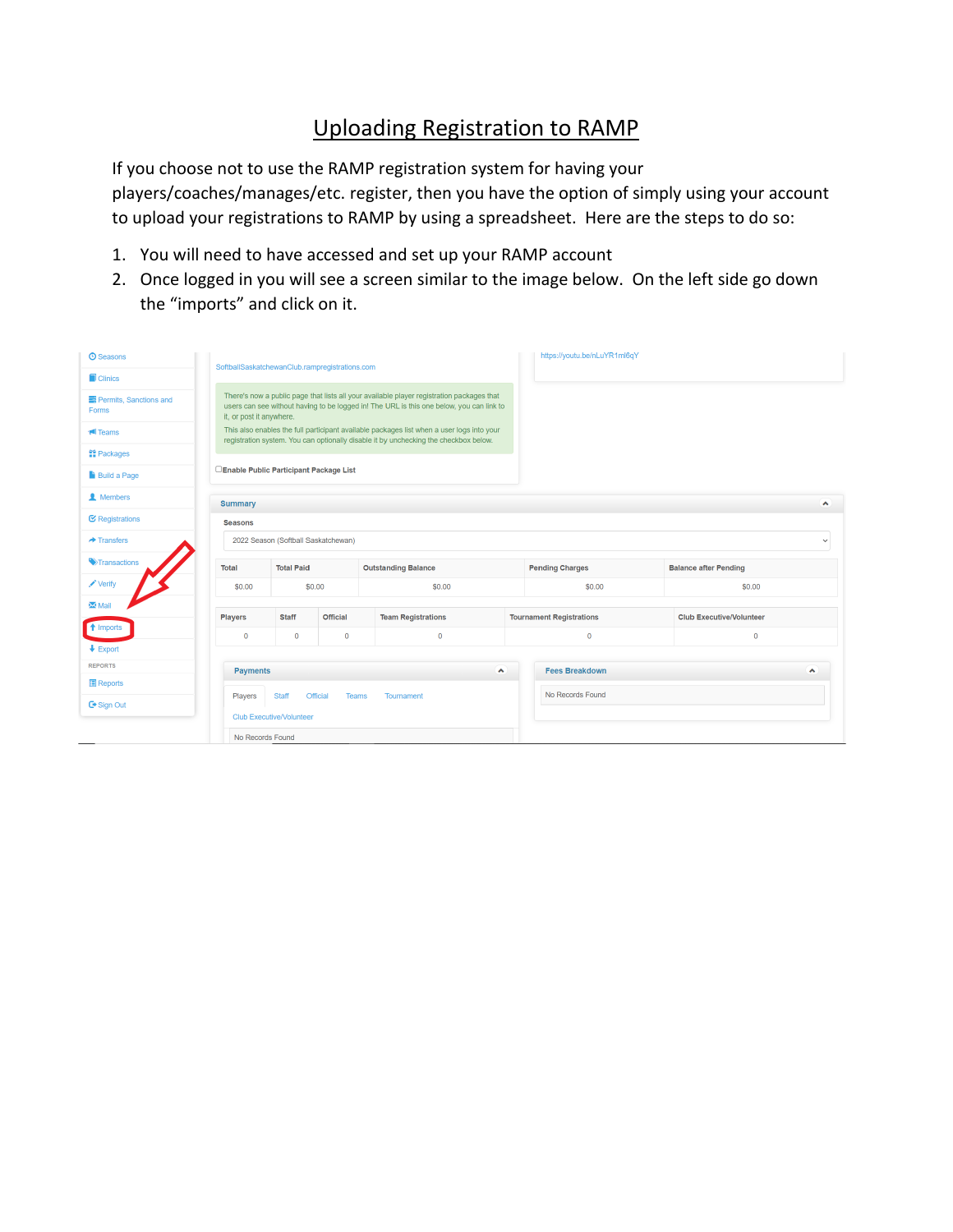3. You will see the image below. Click on "import registrations"

| Forms                       | it, or post it anywhere.                |                                     |                                 | users can see without having to be logged in! The URL is this one below, you can link to                                                                                          |  |                                                        |                                 |                     |  |  |  |  |
|-----------------------------|-----------------------------------------|-------------------------------------|---------------------------------|-----------------------------------------------------------------------------------------------------------------------------------------------------------------------------------|--|--------------------------------------------------------|---------------------------------|---------------------|--|--|--|--|
| <b>I</b> Teams              |                                         |                                     |                                 | This also enables the full participant available packages list when a user logs into your<br>registration system. You can optionally disable it by unchecking the checkbox below. |  |                                                        |                                 |                     |  |  |  |  |
| <b>曾 Packages</b>           |                                         |                                     |                                 |                                                                                                                                                                                   |  |                                                        |                                 |                     |  |  |  |  |
| <b>Build a Page</b>         | □Enable Public Participant Package List |                                     |                                 |                                                                                                                                                                                   |  |                                                        |                                 |                     |  |  |  |  |
| 1 Members                   | <b>Summary</b>                          |                                     |                                 |                                                                                                                                                                                   |  |                                                        |                                 | $\hat{\phantom{a}}$ |  |  |  |  |
| <b>E</b> Registrations      | <b>Seasons</b>                          |                                     |                                 |                                                                                                                                                                                   |  |                                                        |                                 |                     |  |  |  |  |
| $\rightarrow$ Transfers     |                                         | 2022 Season (Softball Saskatchewan) |                                 |                                                                                                                                                                                   |  |                                                        |                                 |                     |  |  |  |  |
| <b>W</b> Transactions       | <b>Total</b>                            | <b>Total Paid</b>                   |                                 | <b>Outstanding Balance</b>                                                                                                                                                        |  | <b>Pending Charges</b><br><b>Balance after Pending</b> |                                 |                     |  |  |  |  |
| $\sqrt{\phantom{a}}$ Verify | \$0.00                                  |                                     | \$0.00                          | \$0.00                                                                                                                                                                            |  | \$0.00<br>\$0.00                                       |                                 |                     |  |  |  |  |
| Mail                        | <b>Players</b>                          | <b>Staff</b>                        | <b>Official</b>                 | <b>Team Registrations</b>                                                                                                                                                         |  | <b>Tournament Registrations</b>                        | <b>Club Executive/Volunteer</b> |                     |  |  |  |  |
| t Imports                   | $\mathbf 0$                             | $\circ$                             | $\mathbf 0$                     | $\mathbf 0$                                                                                                                                                                       |  | $\mathbf 0$<br>$\mathbf 0$                             |                                 |                     |  |  |  |  |
| Import Registrations        |                                         |                                     |                                 |                                                                                                                                                                                   |  |                                                        |                                 |                     |  |  |  |  |
| $\big\{\mathsf{Export}\}$   | <b>Payments</b>                         |                                     |                                 | $\hat{\phantom{a}}$                                                                                                                                                               |  | <b>Fees Breakdown</b>                                  |                                 | $\hat{\phantom{a}}$ |  |  |  |  |
| <b>REPORTS</b>              | Players                                 | <b>Staff</b>                        | <b>Official</b><br><b>Teams</b> | Tournament                                                                                                                                                                        |  | No Records Found                                       |                                 |                     |  |  |  |  |
| <b>Reports</b>              |                                         |                                     |                                 |                                                                                                                                                                                   |  |                                                        |                                 |                     |  |  |  |  |
| <b>□</b> Sign Out           |                                         | <b>Club Executive/Volunteer</b>     |                                 |                                                                                                                                                                                   |  |                                                        |                                 |                     |  |  |  |  |
|                             | No Records Found                        |                                     |                                 |                                                                                                                                                                                   |  |                                                        |                                 |                     |  |  |  |  |

4. Here you will see a "imports tutorial" (in red), which I recommend watching. You will see instructions on how to properly fill out the template (in purple) and you will see the "Click Here to Download the Club import CSV Template" (in green). You will want to download the CSV template. It is the spreadsheet with all the information that you will require from the registrants. Some is mandatory and some is optional. The instructions (in purple) will tell you which is which.

| <b>A</b> Dashboard              | <b>Imports Tutorial</b><br>$\hat{\phantom{a}}$                                                                                                                                                                                                                                                                                                                                                                                                         |
|---------------------------------|--------------------------------------------------------------------------------------------------------------------------------------------------------------------------------------------------------------------------------------------------------------------------------------------------------------------------------------------------------------------------------------------------------------------------------------------------------|
| <b>☆</b> Settings               | <b>Import Registrations</b>                                                                                                                                                                                                                                                                                                                                                                                                                            |
| <b>O</b> Seasons                | Click Here to Download the Club Import CSV Template                                                                                                                                                                                                                                                                                                                                                                                                    |
| Clinics                         |                                                                                                                                                                                                                                                                                                                                                                                                                                                        |
| Permits, Sanctions and<br>Forms | Please use the following rules / instructions when creating your import document.                                                                                                                                                                                                                                                                                                                                                                      |
| $H$ Teams                       | 1. The files need to follow the template provided. Do not delete any columns or column headings regardless if you are using them or not.<br>2. Files need to be saved as the same file type as the template (.csv Comma Delimited). Do not save it as an .xls file or any other type of .csv file.<br>3. Imports can only read a single tab/sheet at the bottom of the file. Imports cannot scroll to different sheets to find the proper information. |
| <sup>29</sup> Packages          | 4. Use the information below to ensure all Mandatory Fields are entered                                                                                                                                                                                                                                                                                                                                                                                |
| <b>Build a Page</b>             | . Season (Mandatory) - Season must exist before importing and must be named exactly the same.<br>. PSO Season (Mandatory) - Yes/No, this tells us if the season belongs to a Provincial Sport Org. or if the Season is Club made<br>. NSO Season (Mandatory) - Yes/No, this tells us if the season belongs to a National Sport Org. or if the Season is Club or PSO made. A season cannot belong to an NSO and a PSO at the                            |
| <b>A</b> Members                | same time.                                                                                                                                                                                                                                                                                                                                                                                                                                             |
| <b>E</b> Registrations          | . Division (Mandatory) - Division(s) must exist before importing and must be named exactly the same as listed in the Division list.<br>. Team ** - If you want to automatically have your players put on a Team, the Team must exist before importing and must be named exactly the same. Team is required if you want to save<br>staff with a Staff Position.                                                                                         |
| $\rightarrow$ Transfers         | • Jersey # (Optional)<br>. Tier (Optional) - Tier(s) must exist before importing and must be named exactly the same as listed in the Tier list.                                                                                                                                                                                                                                                                                                        |
| <b>S</b> Transactions           | . Team Staff (Mandatory) - You must put "Yes" or "No". Yes for all Coaching Staff. No for players or executives.<br>- Executive (Optional) - Yes/No if you want this to be an executive registration.                                                                                                                                                                                                                                                  |
| Verify                          | . Staff Position (Optional) ** - To save a staff member or executive's position, use this field. This is required for executives. The staff position must match an existing staff position.<br>• Official (Optional) - Yes/No if you want this to be an official registration.                                                                                                                                                                         |
| Mail                            | . Officiating Level (Optional) - Officiating Level(s) must exist before importing and must be named exactly the same as in the Official Levels list in settings. Official levels are season-<br>specific.                                                                                                                                                                                                                                              |
| t Imports                       | . AP (Optional) ** - If you want to mark players as AP, they must be placed onto a team. Enter Yes/No, by default it is No (you can leave blank)<br>. Package (Optional) - You can registrants to packages for transaction purposes. The import will create a package if it does not exist.                                                                                                                                                            |
| <b>Import Registrations</b>     | • Package Price (Optional) - Enter Dollar value, only numbers and decimal, ie: 98.76<br>· First Name (Mandatory)<br>- Last Name (Mandatory)                                                                                                                                                                                                                                                                                                            |
| $E$ Export                      | · Middle Name (Optional)                                                                                                                                                                                                                                                                                                                                                                                                                               |
| <b>REPORTS</b>                  | • Former Last Name (Optional)<br><b>BOB Bloodstand About the famous MARIBBOONS</b>                                                                                                                                                                                                                                                                                                                                                                     |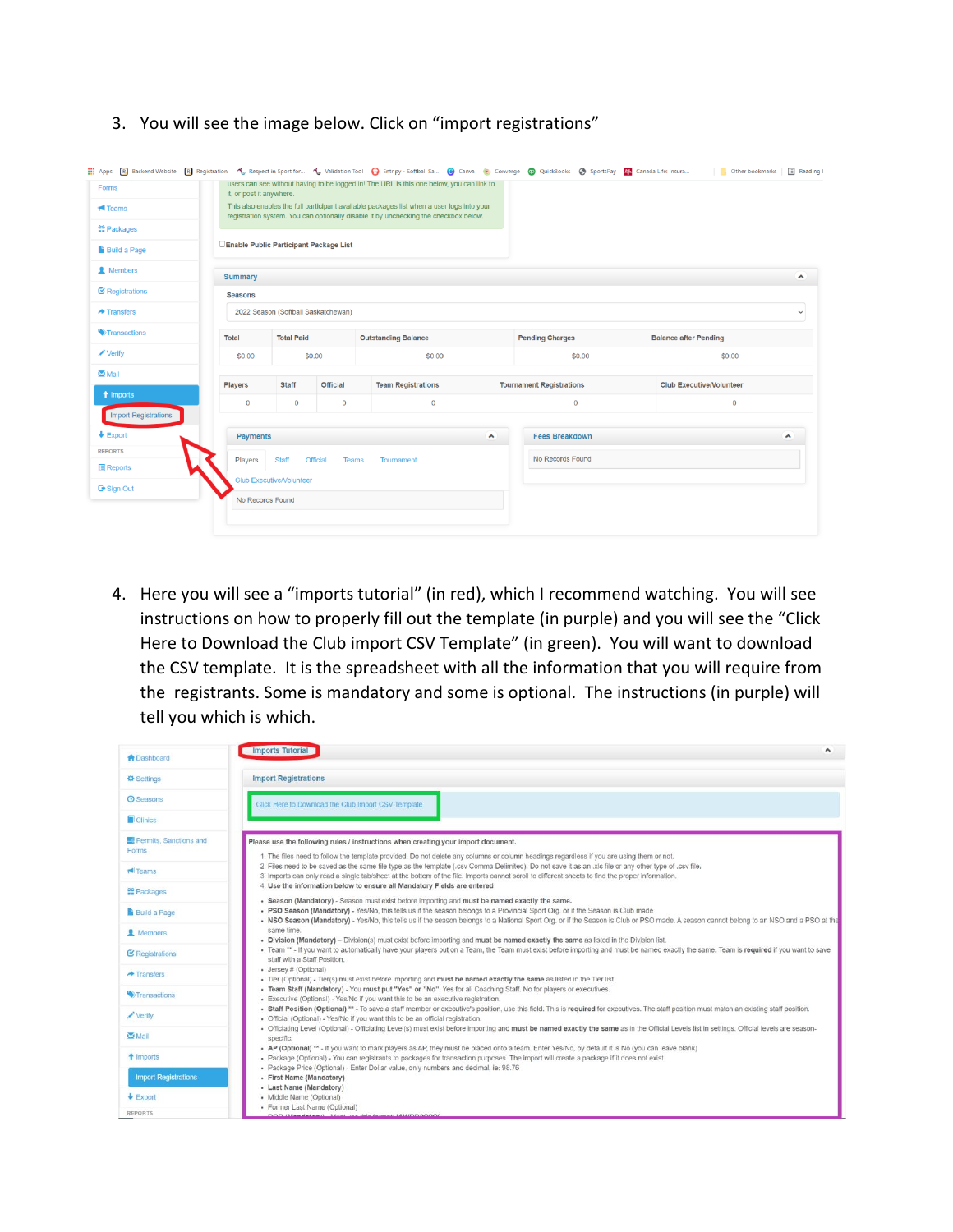5. Click "Click Here to Download the Club import CSV Template" and the template will be downloaded to your device. It will look like this…

|                 | <b>K</b> AutoSave off) <b>E A E</b> $\overline{z}$ clubimporttemplate.csv <b>*</b>         |             |                                   |                |                                                                                                                                                                                                                                |                    |   | $\Box$ Search (Alt+Q) |                |        |                 |                                                                                         |                         |                          |                                                        |        |                                                                    | Nicole Herbert                                                                        |                      | $\oslash$ $-$                                   | $\circ$<br>$\mathsf{X}$ |
|-----------------|--------------------------------------------------------------------------------------------|-------------|-----------------------------------|----------------|--------------------------------------------------------------------------------------------------------------------------------------------------------------------------------------------------------------------------------|--------------------|---|-----------------------|----------------|--------|-----------------|-----------------------------------------------------------------------------------------|-------------------------|--------------------------|--------------------------------------------------------|--------|--------------------------------------------------------------------|---------------------------------------------------------------------------------------|----------------------|-------------------------------------------------|-------------------------|
|                 | Home Form Insert Page Layout Formulas Data Review View Developer Help ACROBAT Form<br>File |             |                                   |                |                                                                                                                                                                                                                                |                    |   |                       |                |        |                 |                                                                                         |                         |                          |                                                        |        |                                                                    |                                                                                       |                      | □ Comments <b>B</b> Share                       |                         |
|                 | り<br>□ ▲<br>Calibri<br>$\mathbb C$<br>lb -<br>Paste<br>$\sim$ $\sigma$                     |             |                                   |                | $\bullet$ 11 $\bullet$ A <sup>*</sup> $\equiv \equiv \boxed{\equiv}$ $\frac{1}{2}$ $\bullet \sim$ $\frac{1}{2}$ Wrap Text<br>B <i>I</i> リ ▽ 田 ▽   _の ▽ <u>A</u> ▽   三 三 三   三 三   国 Merge & Center <b>▽   \$ ▽ % ラ</b>   協 - % |                    |   |                       | General        |        | $\rightarrow$   | $\overline{\phantom{a}}$<br>Conditional Format as Cell<br>Formatting v Table v Styles v | $\overline{\mathbb{Z}}$ | $\overline{\mathscr{S}}$ | ■ B 国 L → Ar Q<br>Insert Delete Format<br>$\checkmark$ | $\sim$ | $\overline{L}$ $\overline{S}$ Sort & Find &<br>← Filter ~ Select ~ |                                                                                       | 靊<br>Analyze<br>Data | 1<br>Sensitivity<br>$\mathcal{L}_{\mathcal{M}}$ |                         |
|                 | Clipboard Fy<br>Undo                                                                       | Font        |                                   | $\overline{2}$ |                                                                                                                                                                                                                                | Alignment          |   | $\overline{13}$       |                | Number | $\overline{13}$ |                                                                                         | Styles                  |                          | Cells                                                  |        | Editing                                                            |                                                                                       | Analysis             | Sensitivity                                     |                         |
| A1              | $\vee$ i $\times \vee f$ x<br>A                                                            | B           | $\mathsf{C}$                      | D              | $E = E$                                                                                                                                                                                                                        |                    | G | H                     | $\blacksquare$ |        | K               |                                                                                         |                         |                          | N O P                                                  |        | $\Omega$                                                           | R                                                                                     | $S$ T                |                                                 | $U$ $A$                 |
|                 |                                                                                            |             | PSO Seaso NSO Seasc Division Team |                |                                                                                                                                                                                                                                | F<br>Jersey # Tier |   |                       |                |        |                 | $L$ M<br>Team Staf Executive Staff Posit Official  Officiating NCCP                     |                         | <b>AP</b>                |                                                        |        |                                                                    | Package Package Pi First Name Last Name Middle Na Former La: DOB                      |                      |                                                 |                         |
| $\overline{c}$  | Season Name Without Brackets                                                               | Yes         | Yes                               |                | Division m Team must exist befo Team and Yes or No (or blank for no)                                                                                                                                                           |                    |   |                       |                |        |                 |                                                                                         |                         |                          |                                                        |        |                                                                    | Yes or No This will cr Enter Dollar value, only numbers and decimal, ie: 98.76 MM/DD/ |                      |                                                 |                         |
| 3               | e.g. 2019 (Ramp Sport Org)                                                                 | <b>No</b>   | <b>No</b>                         |                |                                                                                                                                                                                                                                |                    |   |                       |                |        |                 |                                                                                         |                         |                          |                                                        |        |                                                                    |                                                                                       |                      |                                                 |                         |
|                 | 4 enter in: 2019                                                                           |             |                                   |                |                                                                                                                                                                                                                                |                    |   |                       |                |        |                 |                                                                                         |                         |                          |                                                        |        |                                                                    |                                                                                       |                      |                                                 |                         |
| 5<br>6          | Season must exist before importing                                                         |             |                                   |                |                                                                                                                                                                                                                                |                    |   |                       |                |        |                 |                                                                                         |                         |                          |                                                        |        |                                                                    |                                                                                       |                      |                                                 |                         |
| $\frac{7}{8}$   |                                                                                            |             |                                   |                |                                                                                                                                                                                                                                |                    |   |                       |                |        |                 |                                                                                         |                         |                          |                                                        |        |                                                                    |                                                                                       |                      |                                                 |                         |
|                 |                                                                                            |             |                                   |                |                                                                                                                                                                                                                                |                    |   |                       |                |        |                 |                                                                                         |                         |                          |                                                        |        |                                                                    |                                                                                       |                      |                                                 |                         |
| $\overline{9}$  |                                                                                            |             |                                   |                |                                                                                                                                                                                                                                |                    |   |                       |                |        |                 |                                                                                         |                         |                          |                                                        |        |                                                                    |                                                                                       |                      |                                                 |                         |
| 10<br>11        |                                                                                            |             |                                   |                |                                                                                                                                                                                                                                |                    |   |                       |                |        |                 |                                                                                         |                         |                          |                                                        |        |                                                                    |                                                                                       |                      |                                                 |                         |
| 12              |                                                                                            |             |                                   |                |                                                                                                                                                                                                                                |                    |   |                       |                |        |                 |                                                                                         |                         |                          |                                                        |        |                                                                    |                                                                                       |                      |                                                 |                         |
| 13              |                                                                                            |             |                                   |                |                                                                                                                                                                                                                                |                    |   |                       |                |        |                 |                                                                                         |                         |                          |                                                        |        |                                                                    |                                                                                       |                      |                                                 |                         |
| 14              |                                                                                            |             |                                   |                |                                                                                                                                                                                                                                |                    |   |                       |                |        |                 |                                                                                         |                         |                          |                                                        |        |                                                                    |                                                                                       |                      |                                                 |                         |
| 15<br>16        |                                                                                            |             |                                   |                |                                                                                                                                                                                                                                |                    |   |                       |                |        |                 |                                                                                         |                         |                          |                                                        |        |                                                                    |                                                                                       |                      |                                                 |                         |
| 17              |                                                                                            |             |                                   |                |                                                                                                                                                                                                                                |                    |   |                       |                |        |                 |                                                                                         |                         |                          |                                                        |        |                                                                    |                                                                                       |                      |                                                 |                         |
| 18              |                                                                                            |             |                                   |                |                                                                                                                                                                                                                                |                    |   |                       |                |        |                 |                                                                                         |                         |                          |                                                        |        |                                                                    |                                                                                       |                      |                                                 |                         |
| 19              |                                                                                            |             |                                   |                |                                                                                                                                                                                                                                |                    |   |                       |                |        |                 |                                                                                         |                         |                          |                                                        |        |                                                                    |                                                                                       |                      |                                                 |                         |
| 20              |                                                                                            |             |                                   |                |                                                                                                                                                                                                                                |                    |   |                       |                |        |                 |                                                                                         |                         |                          |                                                        |        |                                                                    |                                                                                       |                      |                                                 |                         |
| 21<br>22        |                                                                                            |             |                                   |                |                                                                                                                                                                                                                                |                    |   |                       |                |        |                 |                                                                                         |                         |                          |                                                        |        |                                                                    |                                                                                       |                      |                                                 |                         |
| 23              |                                                                                            |             |                                   |                |                                                                                                                                                                                                                                |                    |   |                       |                |        |                 |                                                                                         |                         |                          |                                                        |        |                                                                    |                                                                                       |                      |                                                 |                         |
| 24              |                                                                                            |             |                                   |                |                                                                                                                                                                                                                                |                    |   |                       |                |        |                 |                                                                                         |                         |                          |                                                        |        |                                                                    |                                                                                       |                      |                                                 |                         |
| $\frac{25}{26}$ |                                                                                            |             |                                   |                |                                                                                                                                                                                                                                |                    |   |                       |                |        |                 |                                                                                         |                         |                          |                                                        |        |                                                                    |                                                                                       |                      |                                                 |                         |
| 27              |                                                                                            |             |                                   |                |                                                                                                                                                                                                                                |                    |   |                       |                |        |                 |                                                                                         |                         |                          |                                                        |        |                                                                    |                                                                                       |                      |                                                 |                         |
| 28              |                                                                                            |             |                                   |                |                                                                                                                                                                                                                                |                    |   |                       |                |        |                 |                                                                                         |                         |                          |                                                        |        |                                                                    |                                                                                       |                      |                                                 |                         |
| 29              |                                                                                            |             |                                   |                |                                                                                                                                                                                                                                |                    |   |                       |                |        |                 |                                                                                         |                         |                          |                                                        |        |                                                                    |                                                                                       |                      |                                                 |                         |
| 30              |                                                                                            |             |                                   |                |                                                                                                                                                                                                                                |                    |   |                       |                |        |                 |                                                                                         |                         |                          |                                                        |        |                                                                    |                                                                                       |                      |                                                 |                         |
| $\overline{a}$  | clubimporttemplate<br>$-4$ $-1$                                                            | $\bigoplus$ |                                   |                |                                                                                                                                                                                                                                |                    |   |                       |                |        |                 |                                                                                         |                         |                          |                                                        |        |                                                                    |                                                                                       |                      |                                                 |                         |
|                 | 23 Accessibility: Unavailable<br>Ready <b>To</b>                                           |             |                                   |                |                                                                                                                                                                                                                                |                    |   |                       |                |        |                 |                                                                                         |                         |                          |                                                        |        |                                                                    |                                                                                       | 吅                    |                                                 |                         |

Do not delete any columns. Fill out everything that is mandatory, or it will not upload to RAMP. Once it is completely and properly filled out save it to your device.

6. Next, you will click on "Choose File" at the bottom of the page. Find the spreadsheet and select it.